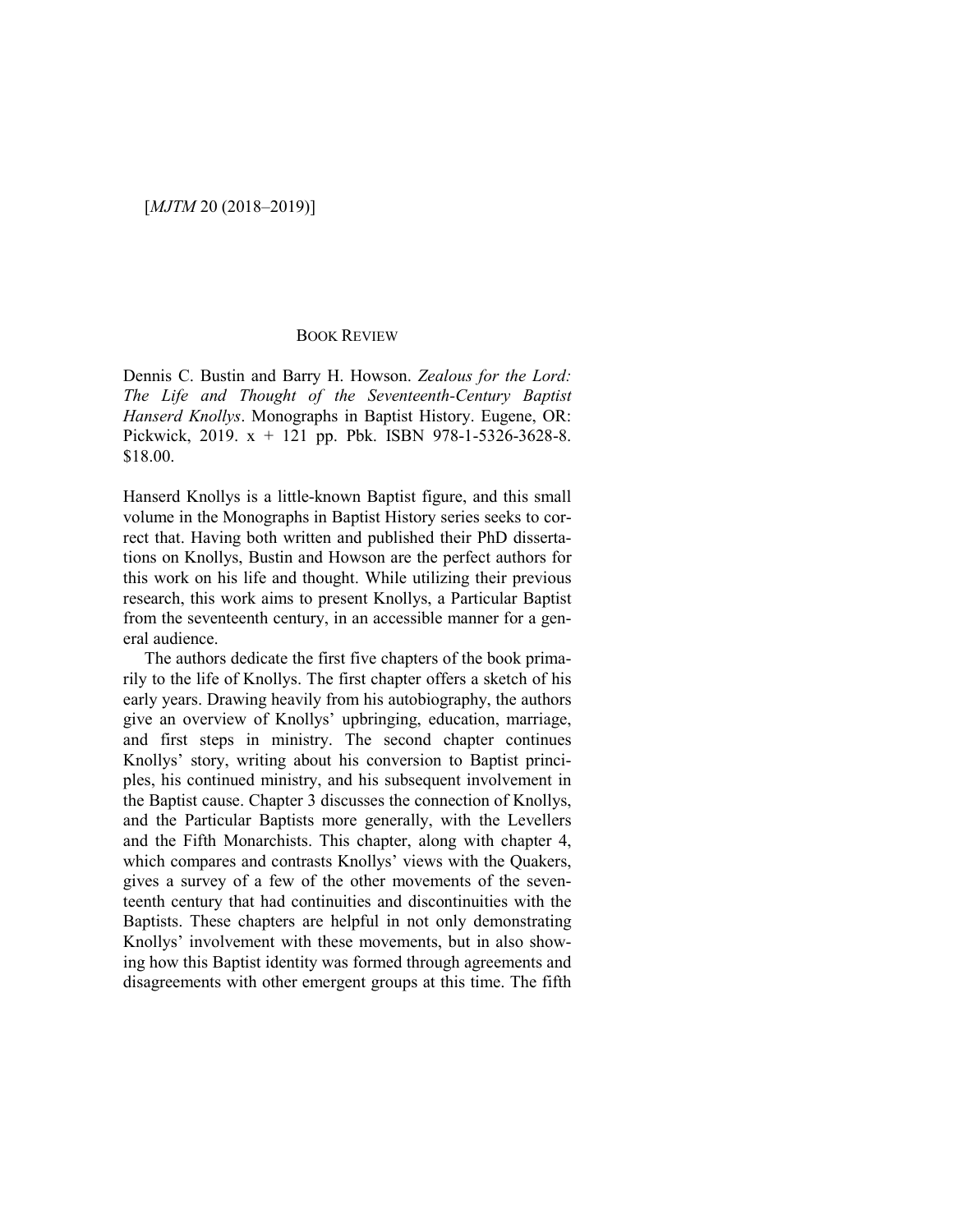## R6 *McMaster Journal of Theology and Ministry* 20

chapter details the last thirty-one years of Knollys' life (1660– 1691), including the imprisonments he endured as a result of the Clarendon Code, his writings during this period, and his involvement with the debate over the use of hymns for worship, something that he argued in favor of.

The next two chapters focus specifically on his thought. Chapter 6 offers a brief look at Knollys' views on the work of Christ, salvation, the Church, pastoral ministry, the structure of Church worship, the relation one has to the Church, and Christian living in light of Christ's second coming. Chapter 7 then provides an in-depth look at Knollys' eschatology. The authors, using the six works Knollys wrote during his final thirty years of his life, first give an overview of his eschatological views in general before examining some of his more specific beliefs. Knollys held opinions that were consistent with those of many of his contemporaries, such as the belief that "the Pope or papacy is the beast that ascends out of the bottomless pit" (89). He advocated his views, however, not simply out of interest in theological speculation, but rather for the purpose of exhorting his people to be prepared for Christ's imminent coming.

The book then concludes with a chapter that offers practical lessons, geared especially towards pastors, that can be learned from the life and thought of Hanserd Knollys. At the end there is also a select bibliography which includes both primary and secondary sources.

Overall, this book accomplishes what it sets out to do. The authors do an excellent job of offering an introductory look at this little-known figure, and, while doing so, also offer broader insights into some of the history and intellectual platforms of select Christian movements in the seventeenth century.

This work is a great primer for anyone interested in learning about Hanserd Knollys or the Baptist movement of the seventeenth century more generally. It will also be a very encouraging read for pastors and ministry leaders. The final chapter offers great points of pastoral application, and the brevity of the book, along with its accessible writing and pricing, will make it an easy but insightful read for anyone involved in church ministry.

However, although this book's length may make it more